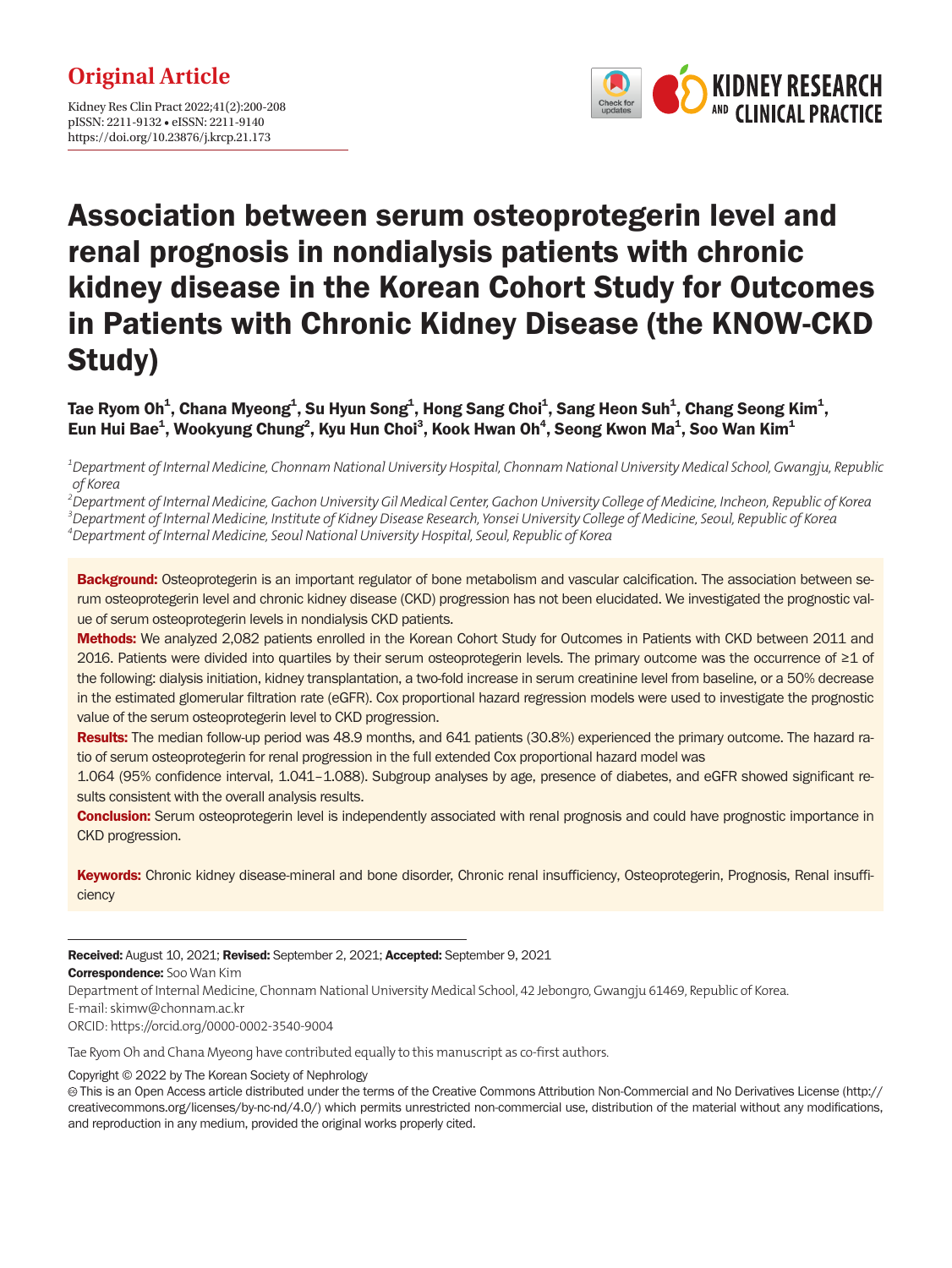#### **Introduction**

Chronic kidney disease (CKD) is an emerging public health problem worldwide [\[1](#page-6-0)]. Patients with CKD have an increased risk of all-cause mortality, particularly from cardiovascular disease [\[2–](#page-6-1)[4](#page-6-2)]. In addition, the progression of CKD to end-stage renal disease causes a considerable decrease in patient quality of life [\[5](#page-6-3)] and a high socioeconomic burden on society. Therefore, it is important to identify risk factors for the deterioration of kidney function and delay the progression to end-stage renal disease.

Osteoprotegerin (OPG) is an osteoclastic marker that is mainly secreted by osteoblasts and the vascular endothelium [\[6\]](#page-6-4). It is a cytokine receptor of the tumor necrosis factor (TNF) receptor superfamily that inhibits the downstream signaling of the receptor activator of nuclear factor-κB ligand (RANKL) [\[7\]](#page-7-0) and TNF-related apoptosis-inducing ligands to their receptors [\[8\]](#page-7-1). OPG is a marker of bone turnover via RANKL and is also involved in vascular inflammation, endothelial dysfunction, and vascular calcification [\[9–](#page-7-2)[11](#page-7-3)]. Recent studies have shown an association between elevated OPG levels and various patients' outcomes in patients with type 1 diabetes mellitus [\[12](#page-7-4)], CKD [\[13](#page-7-5)], heart failure [\[14](#page-7-6)], and acute coronary syndrome [\[15\]](#page-7-7).

Although it is clinically important to identify whether OPG is a risk factor for CKD progression, few studies to date have investigated the relationship between OPG levels and renal prognosis. Altinova et al. [\[16\]](#page-7-8) reported that OPG levels are inversely correlated with renal function in patients with type 2 diabetes mellitus. Lewis et al. [\[17](#page-7-9)] showed the possibility of rapid renal decline and renal-disease-related hospitalization or death in older women with elevated OPG levels. However, both those studies were small crossover studies, so additional studies are needed to clarify the association between OPG levels and renal prognosis.

Our purpose in this study was to investigate the prognostic value of the serum OPG level for renal prognosis in nondialysis patients with CKD.

#### **Methods**

#### **Study participants**

The Korean Cohort Study for Outcomes in Patients with CKD (KNOW-CKD) was a nationwide prospective cohort

study in Korea that included nondialysis patients with CKD stages 1–5 (NCT0163048[6, http://www.clinicaltrials.gov\).](http://www.clinicaltrials.gov)  [A total of 2,238](http://www.clinicaltrials.gov) patients were enrolled between 2011 and 2016. The detailed study design, methods, and protocols for KNOW-CKD have been described previously [[18](#page-7-10)]. All procedures performed in studies involving human participants were in accordance with the ethical standards of the institutional and/or the national research committees of the institutions at which the studies were conducted (Seoul National University Hospital, No. 1104-089-359; Seoul National University Bundang Hospital, No. B-1106/129-008; Yonsei University Severance Hospital, No. 4-2011-0163; Kangbuk Samsung Medical Center, No. 2011-01-076; Seoul St. Mary's Hospital, No. KC11OIMI0441; Gachon University Gil Hospital, No. GIRBA2553; Eulji General Hospital, No. 201105-01; Chonnam National University Hospital, No. CNUH-2011- 092; and Pusan Paik Hospital, No. 11-091) and with the 1964 Helsinki declaration and its later amendments or comparable ethical standards. Written informed consent was obtained from all patients at each center before enrollment. Among the participants of KNOW-CKD, 156 patients were excluded from this study because they had missing data on serum OPG levels and unclear renal events. Therefore, the present analysis included 2,082 patients (Fig. 1).

#### **Data collection, measurements, and definitions**

The baseline demographic details and clinical data (age, sex, smoking history, cause of CKD, economic status, educational level, comorbidities, and medications) of all pa-



Figure 1. Flowchart of study population enrollment. Flow diagram for patient enrollment.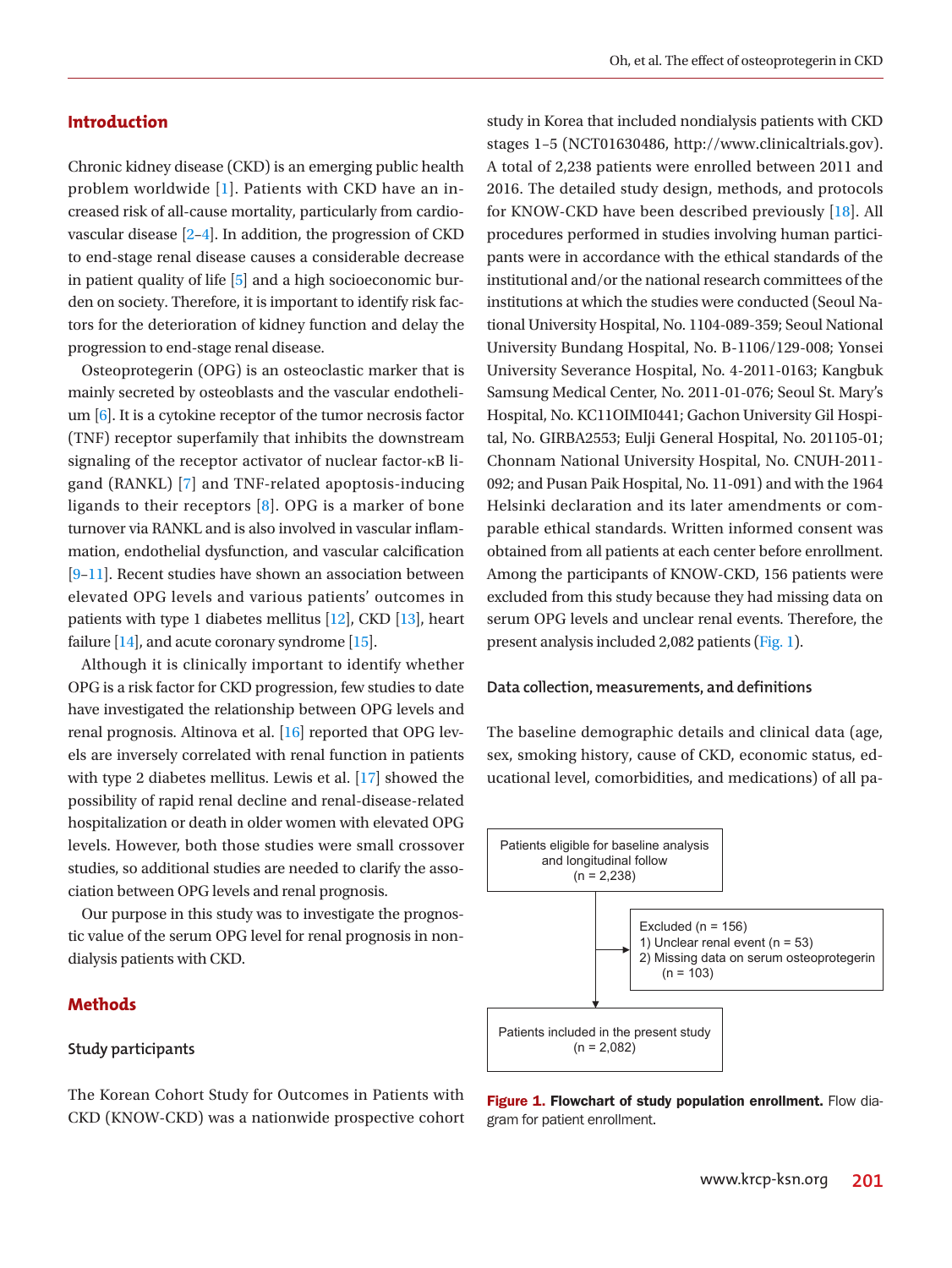tients were collected by a well-trained research coordinator. Anthropometric data (height, weight, and waist and hip circumferences) were also collected. Body mass index was calculated by dividing the initial body weight (kg) by the square of the height  $(m^2)$ . Blood pressure was measured using an electronic sphygmomanometer in a clinic after 5 minutes of seated rest. Furthermore, all patients underwent collection of 10-mL blood samples for biochemical analyses, a first-voided urine sample, and a 24-hour urine sample. The collected samples were sent to a central laboratory (LabGenomics, Seongnam, Korea) for complete blood count and blood chemistry measurements. Serum creatinine levels were measured using the isotope dilution mass spectroscopy-traceable method. The estimated glomerular filtration rate (eGFR) was calculated using the four-variable CKD Epidemiology Collaboration equation [\[19](#page-7-11)]. Serum OPG and klotho levels were measured using an enzyme-linked immunosorbent assay kit (BioVendor R&D and IBL, Brno, Czech). Diabetes mellitus was defined as serum hemoglobin A1c of ≥6.5%, fasting glucose of  $\geq$ 126 mg/ dL, or a previous diagnosis of diabetes. CKD progression was defined as one or more of the following: initiation of dialysis, kidney transplantation, a two-fold increase in the serum creatinine level from baseline, or a 50% decrease in eGFR during the follow-up period.

#### **Statistical analyses**

Data are presented as the mean ± standard deviation for continuous variables with a normal distribution and as the median and interquartile range for continuous variables with nonnormal distribution. A Shapiro-Wilk normality test was used to test normality. Categorical variables are described as the number and percentage of patients. Continuous variables were compared using a one-way analysis of variance and the Kruskal-Wallis test. A Cochran-Armitage trend test was used to compare more than two categories. We applied a multiple imputation method for missing data using the "MICE" package [[20\]](#page-7-12) in R because missing values in clinical data are mostly missing at random [\[21\]](#page-7-13). Kaplan-Meier survival curves with the log-rank test and univariate Cox proportional hazard models were used to evaluate the association between serum OPG levels and CKD progression. We analyzed the mutual influence between variables using a collinearity test. The proportional

results using the Cox proportional hazard models. To solve that problem, we applied extended Cox proportional hazard models and measured the time-stratified effects of fixed baseline eGFR, which violated the proportional hazard assumption. We divided the entire follow-up duration into 150-day intervals. Hazard ratios (HRs) and 95% confidence intervals (CIs) were calculated to estimate the risk of CKD progression and determine independent risk factors. Data were analyzed and plotted using R language (version 4.0.2; The R Foundation for Statistical Computing, Vienna, Austria) [\[22\]](#page-7-14). All statistical tests were two-tailed, and p-values of <0.05 were considered statistically significant. **Results Clinical characteristics of study participants** 

hazard assumption of the Cox proportional hazard models was verified using a log-minus-log survival plot and the Schoenfeld residual test. If the proportional hazard assumption was violated, we could not estimate unbiased

Among the 2,082 total patients, the median follow-up period was 48.9 months, the mean age was 53.5 years, and the number of women was 814 (39.1%). The number of patients with diabetes mellitus was 701 (33.7%), and the median baseline eGFR was 46.2 mL/min per 1.73 m<sup>2</sup>. The OPG levels measured at baseline were divided into quartiles (≤4.52, 4.52–6.02, 6.02–8.22, and ≥8.22 pmol/L). Significant differences in clinical characteristics were observed among the quartile groups. The highest quartile (Q4) was associated with older age and a higher prevalence of diabetes and hypertension compared with the others. Serum OPG level correlated inversely with baseline eGFR. Smoking history, body mass index, and serum klotho level showed no statistically significant differences among the OPG quartile groups. Serum albumin, total calcium, and low-density lipoprotein cholesterol levels were lower in patients in the highest quartile group than in the other groups, whereas the urine protein-to-creatinine ratio showed the opposite trend. The detailed results are summarized in Table 1. During the follow-up period, 641 patients experienced a renal event that was considered to indicate CKD progression. A significant difference was observed in the incidence of CKD progression according to serum OPG levels (Table 1): CKD progression occurred in 98 patients (18.8%) in the first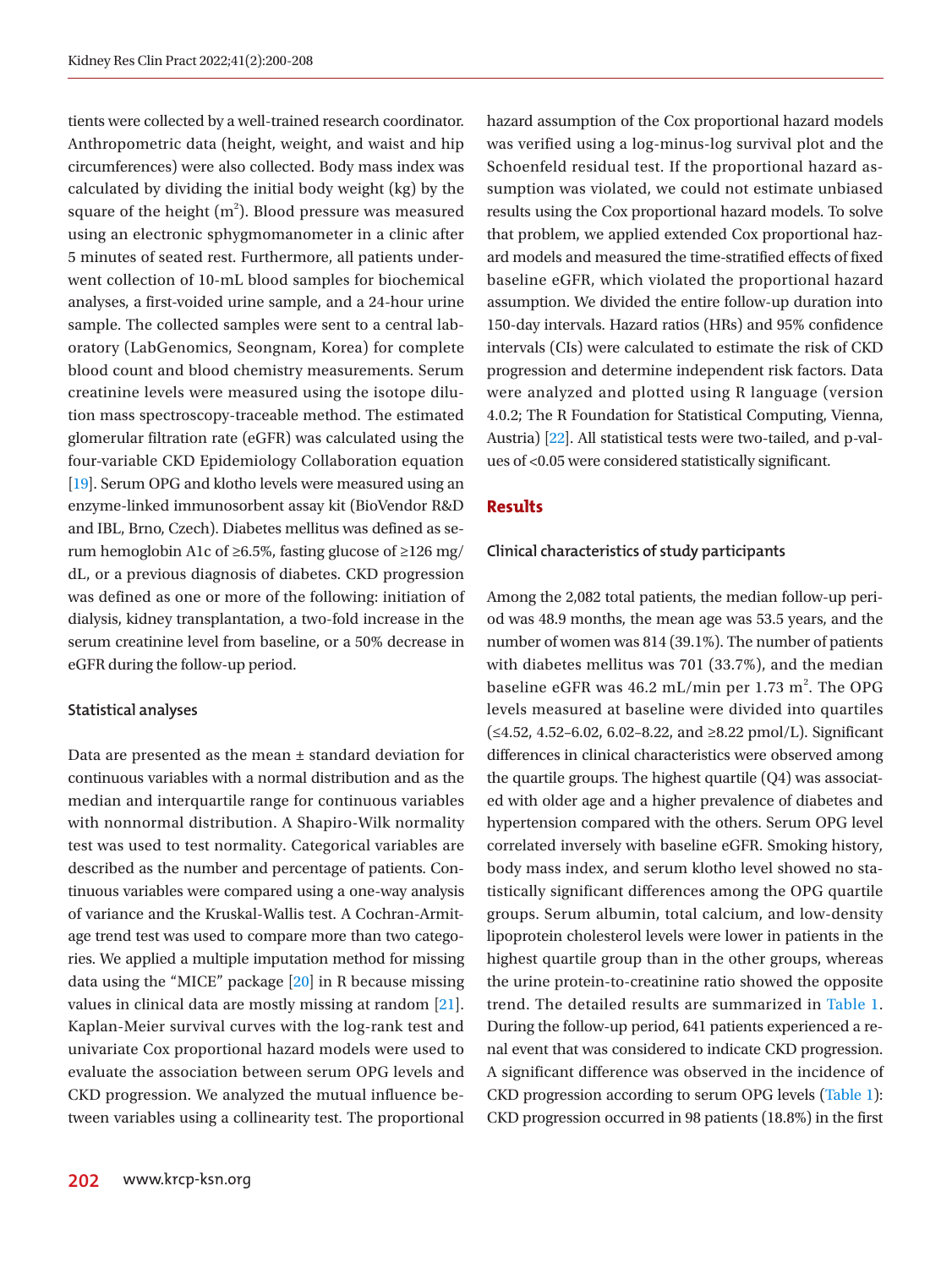|  |  | <b>Table 1.</b> Clinical characteristics of the study population |  |  |  |
|--|--|------------------------------------------------------------------|--|--|--|
|--|--|------------------------------------------------------------------|--|--|--|

|                                                                           | <b>Missing</b><br>values | Total<br>$(n = 2,082)$     | Quartiles of serum osteoprotegerin |                            |                            |                            |         |
|---------------------------------------------------------------------------|--------------------------|----------------------------|------------------------------------|----------------------------|----------------------------|----------------------------|---------|
| Variable                                                                  |                          |                            | $Q1(n = 521)$                      | $Q2(n = 521)$              | $Q3(n = 520)$              | $Q4(n = 520)$              | p-value |
| Age (years)                                                               | 0(0)                     | $53.5 \pm 12.2$            | $44.0 \pm 10.9$                    | $51.3 \pm 10.7$            | $56.4 \pm 10.5$            | $62.6 \pm 8.2$             | < 0.001 |
| Sex (male)                                                                | 0(0)                     | 1,268 (60.9)               | 335 (64.3)                         | 300 (57.6)                 | 309 (59.4)                 | 324 (62.3)                 | 0.12    |
| Smoking history                                                           | 0(0)                     |                            |                                    |                            |                            |                            | 0.05    |
| Never                                                                     |                          | 1,110(53.3)                | 284 (54.5)                         | 281 (53.9)                 | 280 (53.8)                 | 265 (51.0)                 |         |
| Ex                                                                        |                          | 336(16.1)                  | 97(18.6)                           | 92(17.7)                   | 68 (13.1)                  | 79 (15.2)                  |         |
| Current                                                                   |                          | 636 (30.5)                 | 140 (26.9)                         | 148 (28.4)                 | 172 (33.1)                 | 176 (33.8)                 |         |
| Diabetes mellitus                                                         | 0(0)                     | 701 (33.7)                 | 56(10.7)                           | 131(25.1)                  | 189 (36.3)                 | 325(62.5)                  | < 0.001 |
| Hypertension                                                              | 0(0)                     | 2,002(96.2)                | 486 (93.3)                         | 497 (95.4)                 | 507 (97.5)                 | 512(98.5)                  | < 0.001 |
| Systolic blood pressure (mmHg)                                            | 1(0)                     | $127.7 \pm 16.1$           | $124.3 \pm 14.6$                   | $126.6 \pm 14.3$           | $127.4 \pm 15.7$           | $132.5 \pm 18.5$           | < 0.001 |
| Diastolic blood pressure (mmHg)                                           | 1(0)                     | $77.0 \pm 11.1$            | $77.6 \pm 10.8$                    | $78.2 \pm 10.4$            | $76.4 \pm 10.8$            | $75.7 \pm 12.2$            | 0.001   |
| Body mass index ( $kg/m2$ )                                               | 13(0.6)                  | $24.6 \pm 3.4$             | $24.6 \pm 3.6$                     | $24.6 \pm 3.5$             | $24.7 \pm 3.4$             | $24.4 \pm 3.1$             | 0.51    |
| Waist-to-hip ratio                                                        | 137(6.6)                 | $0.89 \pm 0.06$            | $0.88 \pm 0.06$                    | $0.89 \pm 0.06$            | $0.90 \pm 0.06$            | $0.91 \pm 0.06$            | < 0.001 |
| Serum osteoprotegerin (pmol/L)                                            | O(0)                     | $6.0(4.5 - 8.2)$           | $3.7(3.2 - 4.1)$                   | $5.3(4.9-5.6)$             | $6.9(6.5 - 7.5)$           | $10.5(9.2 - 13.1) < 0.001$ |         |
| Serum creatinine (mg/dL)                                                  | O(0)                     | $1.5(1.1 - 2.2)$           | $1.1(0.8-1.6)$                     | $1.3(0.9 - 1.9)$           | $1.6(1.2 - 2.2)$           | $2.2(1.6-3.1)$             | < 0.001 |
| Estimated glomerular filtration<br>rate (mL/min per 1.73 m <sup>2</sup> ) | 0(0)                     | 46.2<br>$(28.4 - 73.0)$    | 71.3<br>$(48.3 - 100.3)$           | 55.0<br>$(34.8 - 81.4)$    | 43.1<br>$(28.6 - 60.7)$    | 28.0<br>$(18.8 - 40.7)$    | < 0.001 |
| Low-density lipoprotein (mg/dL)                                           | 32(1.5)                  | 93.8<br>$(73.0 - 116.0)$   | 98.0<br>$(76.0 - 116.0)$           | 94.0<br>$(75.0 - 118.0)$   | 92.0<br>$(71.0 - 116.0)$   | 90.0<br>$(72.0 - 112.0)$   | 0.02    |
| Serum albumin (g/dL)                                                      | 13(0.6)                  | $4.2 \pm 0.4$              | $4.3 \pm 0.3$                      | $4.2 \pm 0.4$              | $4.2 \pm 0.4$              | $4.0 \pm 0.5$              | < 0.001 |
| Calcium (mg/dL)                                                           | 16(0.8)                  | $9.1 \pm 0.5$              | $9.2 \pm 0.5$                      | $9.2 \pm 0.5$              | $9.1 \pm 0.6$              | $8.9 \pm 0.6$              | < 0.001 |
| Urine protein-to-creatinine ratio<br>$(g/g)$ creatinine)                  | 43(2.1)                  | $0.5(0.1 - 1.5)$           | $0.3(0.1 - 0.8)$                   | 0.4<br>$(0.1 - 1.0)$       | 0.5<br>$(0.2 - 1.6)$       | 1.0<br>$(0.3 - 3.1)$       | < 0.001 |
| C-reactive protein (mg/dL)                                                | 135(6.5)                 | $0.6(0.2 - 1.6)$           | $0.5(0.2 - 1.3)$                   | $0.7(0.3 - 1.5)$           | $0.6(0.3-1.6)$             | $0.7(0.2 - 2.1)$           | < 0.001 |
| Serum klotho (pmol/L)                                                     | 12(0.6)                  | 536.0<br>$(419.0 - 666.0)$ | 543.0<br>$(414.5 - 687.5)$         | 528.5<br>$(408.0 - 656.0)$ | 526.0<br>$(425.0 - 660.0)$ | 541.0<br>$(428.0 - 668.0)$ | 0.59    |
| Follow-up duration (mo)                                                   | 0(0)                     | 48.9<br>$(32.4 - 73.0)$    | 60.8<br>$(39.4 - 75.8)$            | 54.0<br>$(36.6 - 75.1)$    | 47.7<br>$(34.1 - 73.7)$    | 35.2<br>$(18.2 - 59.0)$    | < 0.001 |

Data are presented as mean ± standard deviation or median (interquartile range) for continuous variables and number (%) of patients for categorical variables.

Continuous variables were compared using a one-way analysis of variance and Kruskal-Wallis testing. A Cochran-Armitage trend test was used to compare more than two categories.

quartile group, 120 (23.0%) in the second quartile group, 161 (30.9%) in the third quartile group, and 262 (50.3%) in the fourth quartile group  $(p < 0.001)$ .

# **Association between serum osteoprotegerin levels and renal prognosis**

Serum OPG levels increased with increasing CKD stages (Fig. 2). The Kaplan-Meier survival curves show statistically significant differences in renal event probability among the quartiles of serum OPG level (Fig. 3). The highest quartile showed the poorest prognosis among the groups. The extended Cox proportional hazard model was adjusted for serum OPG level, age, sex, presence of diabetes mellitus and hypertension, low-density lipoprotein level, calcium level, proteinuria (protein-to-creatinine ratio), C-reactive protein, serum klotho level, and time-stratified eGFR. Both listwise deletion and multiple imputations were used to minimize bias caused by missing values, and those results showed no significant differences. Serum OPG level was independently associated with CKD progression (HR, 1.064; 95% CI, 1.041– 1.088; p < 0.001).

#### **Subgroup analyses**

We performed subgroup analyses by age, CKD stage, and the presence of diabetes mellitus (Table 2). Statistically significant associations between serum OPG level and CKD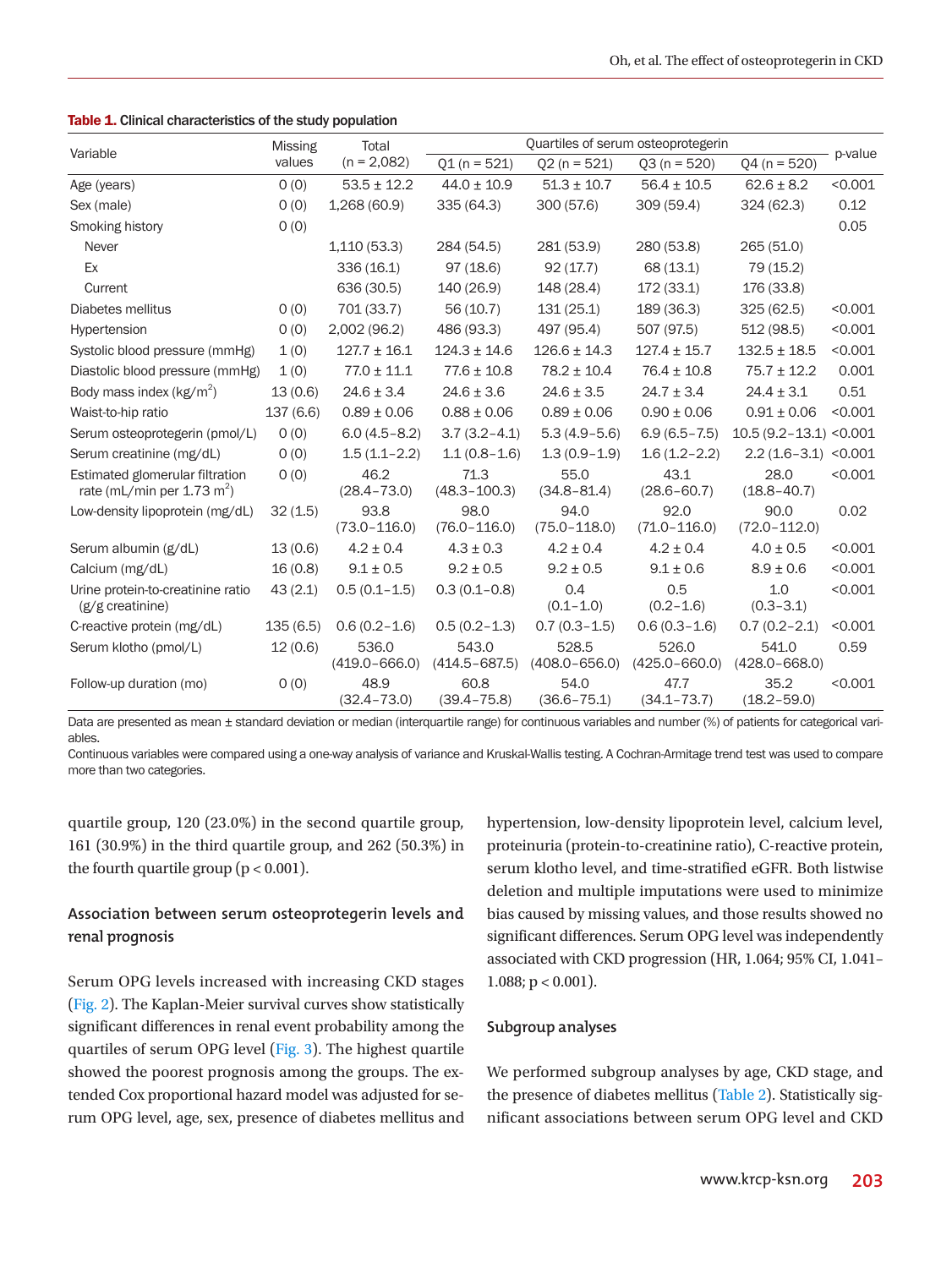

Figure 2. Changes in serum osteoprotegerin level according to CKD stage. The association between serum osteoprotegerin level and CKD stage.

CKD, chronic kidney disease.



Figure 3. Kaplan-Meier curves for renal outcomes according to quartiles of serum osteoprotegerin level. Patients with the highest quartile of serum osteoprotegerin showed the poorest renal outcomes.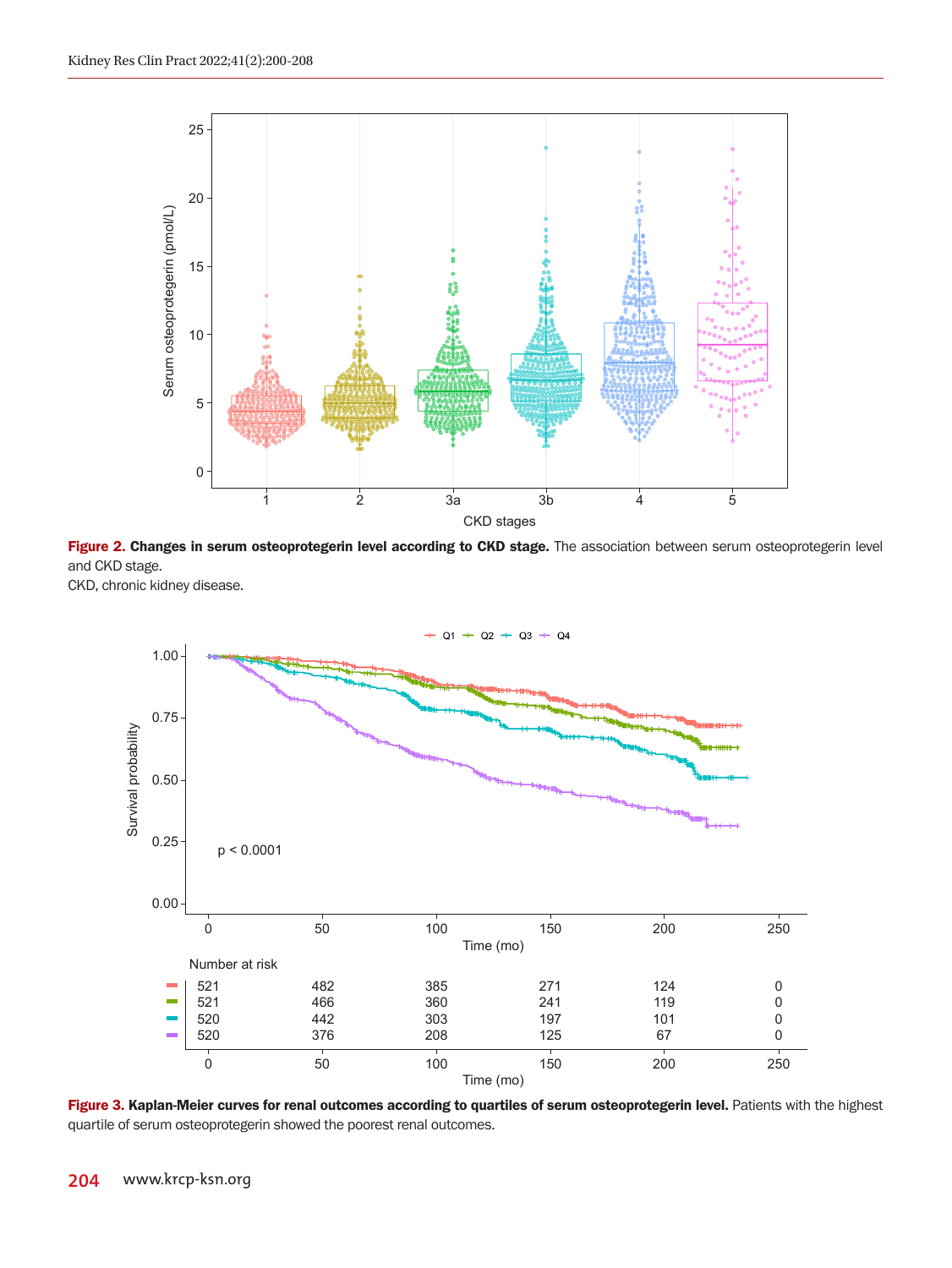| Variable                                   | Hazard ratio (95% CI) | p-value |
|--------------------------------------------|-----------------------|---------|
| Serum osteoprotegerin (pmol/L)             |                       |         |
| Missing values with listwise<br>deletion   | $1.07(1.04 - 1.10)$   | < 0.001 |
| Missing values with multiple<br>imputation | $1.06(1.04 - 1.09)$   | < 0.001 |
| Subgroup analyses                          |                       |         |
| eGFR (mL/min per $1.73$ m <sup>2</sup> )   |                       |         |
| &50                                        | $1.18(1.02 - 1.37)$   | 0.03    |
| ≥60                                        | 1.06 (1.03–1.09)      | < 0.001 |
| Diabetes mellitus                          |                       |         |
| No                                         | $1.05(1.02 - 1.09)$   | 0.004   |
| Yes                                        | 1.12 (1.06–1.18)      | < 0.001 |
| Age (yr)                                   |                       |         |
| < 60                                       | $1.05(1.01 - 1.09)$   | 0.01    |
| ≥60                                        | $1.06(1.01 - 1.11)$   | 0.01    |
|                                            |                       |         |

Table 2. Hazard ratios of the serum osteoprotegerin level in the Cox proportional hazard models

CI, confidence interval; eGFR, estimated glomerular filtration rate.

Cox proportional hazard models were adjusted for the serum osteoprotegerin level, age, sex, presence of diabetes mellitus and hypertension, low-density lipoprotein cholesterol, serum albumin, calcium, proteinuria (protein-to-creatinine ratio), C-reactive protein, serum klotho level, and time-stratified eGFR.

progression were observed in all subgroups. The HR (CI) values for serum OPG level were 1.062 (1.033–1.091) in the eGFR of  $\geq 60$  mL/min per 1.73 m<sup>2</sup> subgroup and 1.051  $(1.011-1.093)$  in the age of <60 years subgroup. The results of all subgroup analyses were consistent with the overall results.

### **Discussion**

In this study, serum OPG level was found to be a significant prognostic marker of CKD progression. Subgroup analyses also showed robust and consistent results. Most patients with CKD eventually develop bone mineral disorder, which is related to vascular calcification [\[23](#page-7-15)[,24\]](#page-7-16). Vascular calcification is a common complication and an important risk factor for major cardiovascular events [\[25\]](#page-7-17). Numerous biomarkers related to vascular calcification have been studied, and serum OPG level has received attention as an osteoclastic marker. Because serum OPG level is a marker of vascular damage, many recent studies have focused on the relationship between it and cardiovascular outcomes, including coronary artery calcification and cardiovascular disease-related mortality [\[12](#page-7-1),[13](#page-7-18)[,26,](#page-7-19)[27\]](#page-7-20). This disorder of the kidney-vas-

cular-bone axis can be related to mineral metabolism; however, it can also result from local inflammation [\[28](#page-7-21)]. OPG is expressed in various organs and cell types, including the heart, kidney, liver, osteoblasts, and vascular smooth muscle cells, and it is related to many cytokines and growth factors, such as interleukin (IL)-1, IL-6, IL-11, IL-17, TNF-α, transforming growth factor-β (TGF-β), and platelet-derived growth factor [\[29–](#page-7-22)[32\]](#page-7-23). The multifaceted direct or indirect effects of OPG via molecular pathways are believed to affect renal prognosis. In addition, serum klotho is a biomarker that is recognized to be closely related to CKD progression, and it did not differ statistically according to the serum OPG quartiles in this study, which implies that serum OPG and serum klotho work in different ways. Further research is needed to elucidate the relationship between serum klotho and serum OPG.

Several studies have reported an inverse correlation between the serum OPG level and eGFR [\[33](#page-7-24)[–35](#page-7-25)], and our study shows a similar result. Considering that the elevated serum OPG level in CKD patients decreases after transplantation [\[36](#page-8-0)], it is possible that serum OPG level is dependent on renal function. As age increases, atherosclerosis of the vessels progresses, which could explain why OPG levels increase with age [\[37](#page-8-1),[38](#page-8-2)]. That could also explain why high OPG levels are observed in patients with a history of cardiovascular disease [\[37](#page-7-24)]. A previous study observed considerable medial calcification in the aorta and renal arteries of  $OPG^{-/-}$  mice [\[39\]](#page-8-3); however, the protective role of OPG has not been confirmed in human studies. The serum OPG level tends to be considered a risk marker rather than a risk factor for renal function deterioration because of that evidence.

Bernardi et al. [\[40\]](#page-8-4) reported that OPG delivery not only upregulated the gene expression of IL-6 and TGF-β but also increased the amount of protein nitrosylation in kidney tissues in an experimental mouse model. Considering that previous studies have shown that TGF-β  $[41]$  is related to renal fibrosis and IL-6  $[42]$  is upregulated in diabetic nephropathy, OPG might directly induce kidney injury. However, there is still no consensus about whether the OPG level is a true risk factor. Given the inconsistent results of previous studies, we performed subgroup analyses to identify the effects of the serum OPG level on renal prognosis. We divided patients into subgroups based on factors associated with the serum OPG level: old age [\[43\]](#page-8-7), presence of diabe-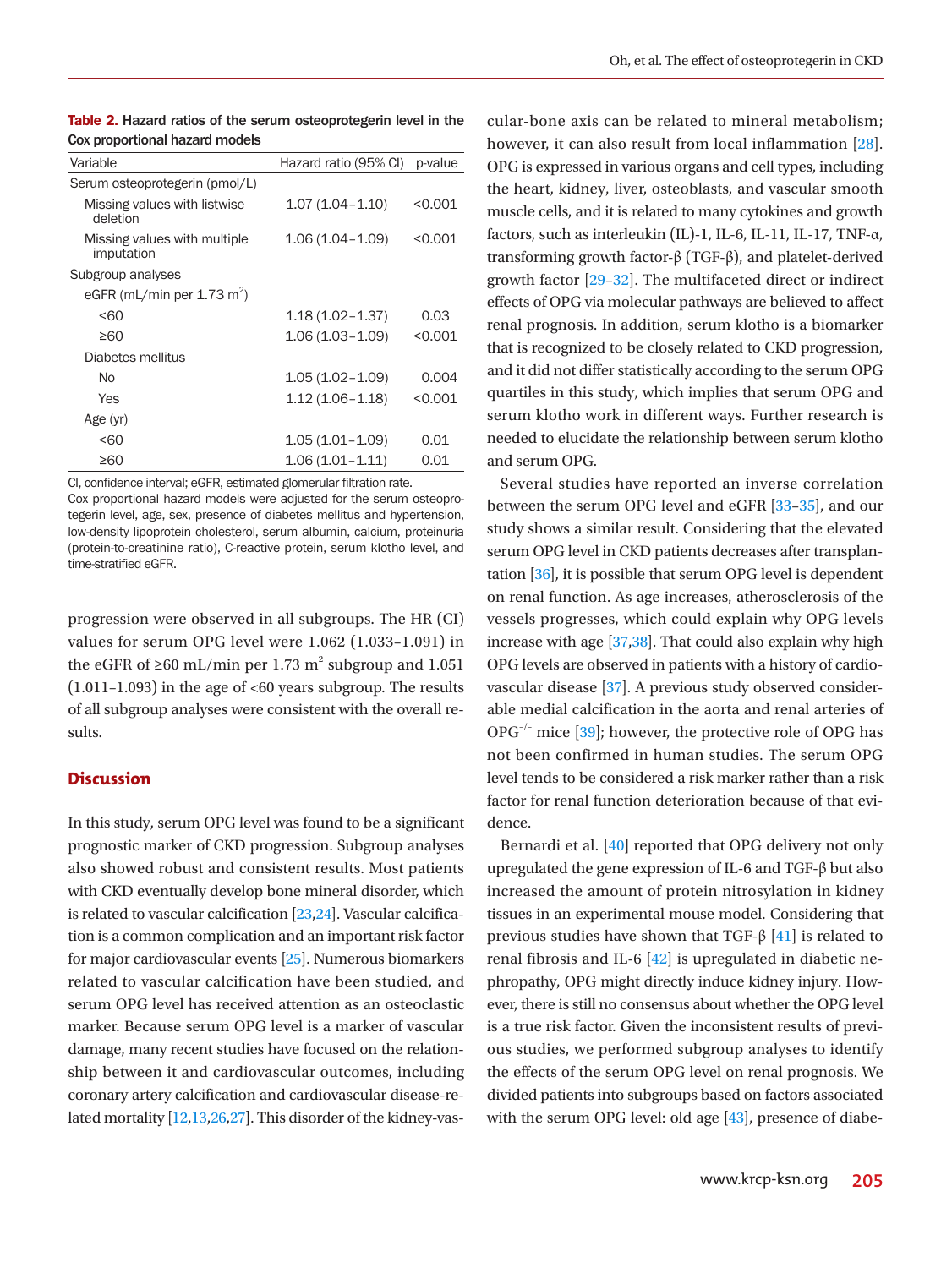tes mellitus [\[43](#page-8-3)[,44](#page-8-8)], and decreased eGFR [[33–](#page-7-22)[35\]](#page-7-26). Notably serum OPG level showed a statistically significant link with renal prognosis in all subgroups. The consistent and robust results of our study are important because they support the role of OPG as a risk factor for CKD progression.

Our study has many strengths, including its prospective observational design, robust data collection, large study population, minimization of omitted variable bias with the multiple imputation method, and nonviolation of the proportional hazard assumption, which make our results reliable. Despite those many strengths, our study also has a few limitations. First, we could not infer a causal relationship between the serum OPG level and CKD progression because of the inherent limitation of our observational design. However, observational studies are powerful tools for assessing epidemiologic relationships, and we used complementary analytic methods to robustly examine the effects of the serum OPG level on relevant clinical outcomes [\[45](#page-8-9)]. Second, despite the wide range of risk adjustments, the problems of hidden bias, confounders, and omitted variables cannot be completely solved. Third, because serum OPG levels were measured only at baseline, we could not assess the effect of variability in serum OPG levels.

In conclusion, our findings support the hypothesis that serum OPG level might be associated with renal prognosis and thus has prognostic value for the progression of CKD. Further studies are needed to determine causality between the serum OPG level and CKD progression.

# **Conflicts of interest**

All authors have no conflicts of interest to declare.

# **Funding**

This research was supported by the research program of the Korea Centers for Disease Control and Prevention (grants 2011E3300300, 2012E3301100, 2013E3301600, 2013E3301601, 2013E3301602, 2016E3300200, 2016E3300201, 2016E3300202, 2019E320100, 2019E320101, and 2019E320102), and a grant of the Korea Health Technology R&D Project through the Korea Health Industry Development Institute (KHIDI) funded by the Ministry of Health & Welfare, Republic of Korea (grant number: HR20C0021).

# **Authors' contributions**

Conceptualization: TRO, CM, SWK Formal analysis: TRO, CM, SWK Funding acquisition: KHO, SWK Investigation: TRO, HSC, SH Song, EHB, WC, KHC, KHO, SWK Writing–original draft: TRO, CM, SH Song, SH Suh Writing–review & editing: TRO, CM, SH Song, SH Suh All authors read and approved the final manuscript.

# **ORCID**

Tae Ryom Oh, https://orcid.org/0000-0002-3713-0939 Chana Myeong, https://orcid.org/0000-0003-4535-7786 Su Hyun Song, https://orcid.org/0000-0003-3510-8655 Hong Sang Choi, https://orcid.org/0000-0001-8191-4071 Sang Heon Suh, https://orcid.org/0000-0003-3076-3466 Chang Seong Kim, https://orcid.org/0000-0001-8753-7641 Eun Hui Bae, https://orcid.org/0000-0003-1727-2822 Wookyung Chung, https://orcid.org/0000-0001-7657-130X Kyu Hun Choi, https://orcid.org/0000-0003-0095-9011 Kook Hwan Oh, https://orcid.org/0000-0001-9525-2179 Seong Kwon Ma, https://orcid.org/0000-0002-5758-8189 Soo Wan Kim, https://orcid.org/0000-0002-3540-9004

# **References**

- <span id="page-6-0"></span>1. [Kim KM, Oh HJ, Choi HY, Lee H, Ryu DR. Impact of chronic kid](https://doi.org/10.23876/j.krcp.18.0128)[ney disease on mortality: a nationwide cohort study.](https://doi.org/10.23876/j.krcp.18.0128) *Kidney Res Clin Pract* [2019;38:382–390.](https://doi.org/10.23876/j.krcp.18.0128)
- <span id="page-6-1"></span>2. [Go AS, Chertow GM, Fan D, McCulloch CE, Hsu CY. Chronic](https://doi.org/10.1056/nejmoa041031)  [kidney disease and the risks of death, cardiovascular events, and](https://doi.org/10.1056/nejmoa041031)  hospitalization. *N Engl J Med* [2004;351:1296–1305.](https://doi.org/10.1056/nejmoa041031)
- 3. [Manjunath G, Tighiouart H, Ibrahim H, et al. Level of kidney](https://doi.org/10.1016/s0735-1097(02)02663-3)  [function as a risk factor for atherosclerotic cardiovascular out](https://doi.org/10.1016/s0735-1097(02)02663-3)[comes in the community.](https://doi.org/10.1016/s0735-1097(02)02663-3) *J Am Coll Cardiol* 2003;41:47–55.
- <span id="page-6-2"></span>4. [Keith DS, Nichols GA, Gullion CM, Brown JB, Smith DH. Lon](https://doi.org/10.1001/archinte.164.6.659)[gitudinal follow-up and outcomes among a population with](https://doi.org/10.1001/archinte.164.6.659)  [chronic kidney disease in a large managed care organization.](https://doi.org/10.1001/archinte.164.6.659)  *Arch Intern Med* [2004;164:659–663.](https://doi.org/10.1001/archinte.164.6.659)
- <span id="page-6-3"></span>5[. Unruh M, Benz R, Greene T, et al. Effects of hemodialysis dose](https://doi.org/10.1111/j.1523-1755.2004.00738.x)  [and membrane flux on health-related quality of life in the](https://doi.org/10.1111/j.1523-1755.2004.00738.x)  HEMO Study. *Kidney Int* [2004;66:355–366](https://doi.org/10.1111/j.1523-1755.2004.00738.x).
- <span id="page-6-4"></span>6[. Collin-Osdoby P. Regulation of vascular calcification by osteo-](https://doi.org/10.1161/01.res.0000149165.99974.12)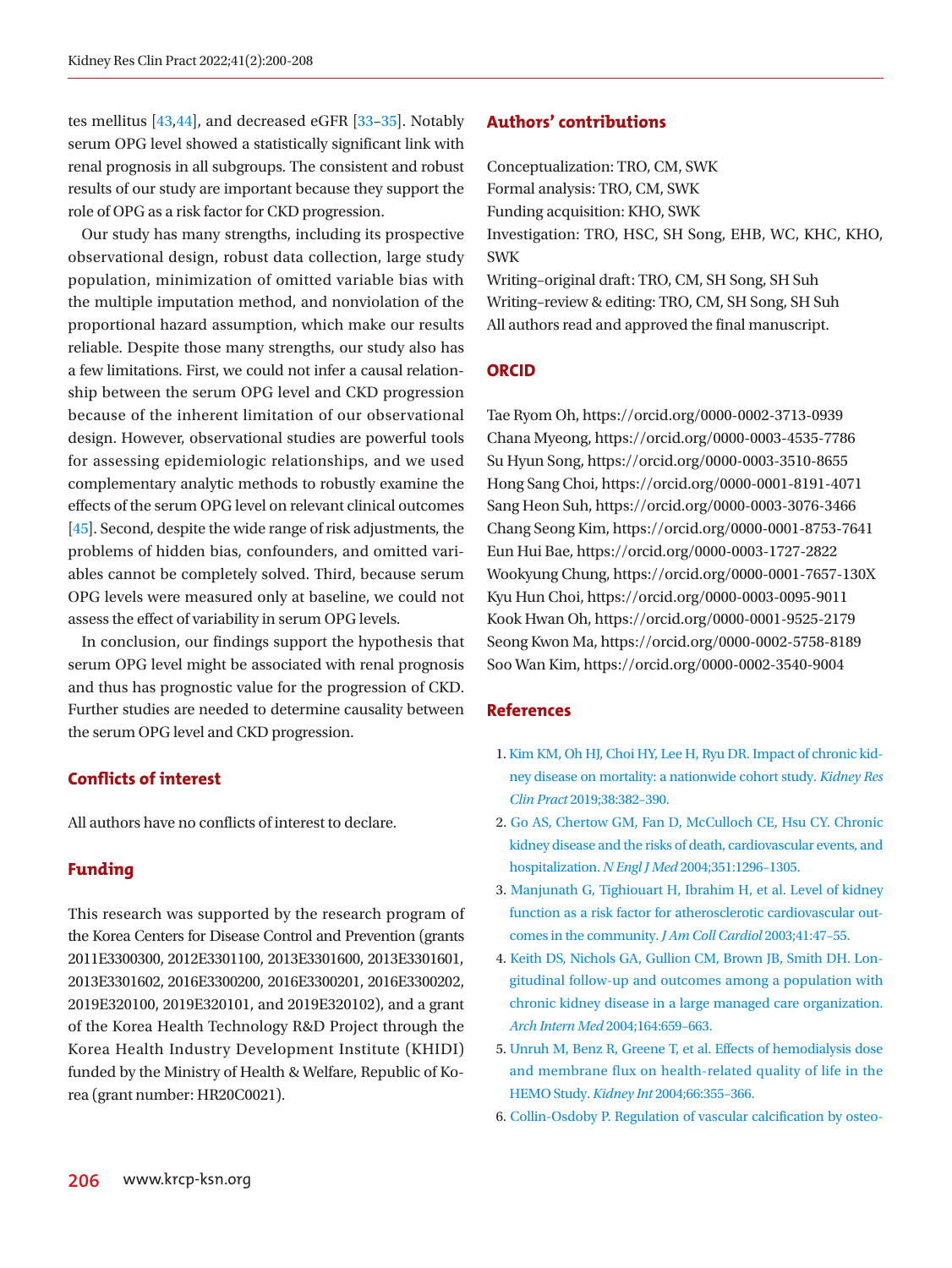[clast regulatory factors RANKL and osteoprotegerin.](https://doi.org/10.1161/01.res.0000149165.99974.12) *Circ Res*  [2004;95:1046–1057](https://doi.org/10.1161/01.res.0000149165.99974.12).

- <span id="page-7-0"></span>7[. Simonet WS, Lacey DL, Dunstan CR, et al. Osteoprotegerin: a](https://doi.org/10.1016/s0092-8674(00)80209-3)  [novel secreted protein involved in the regulation of bone densi](https://doi.org/10.1016/s0092-8674(00)80209-3)ty. *Cell* [1997;89:309–319.](https://doi.org/10.1016/s0092-8674(00)80209-3)
- <span id="page-7-1"></span>8. Wi[ley SR, Schooley K, Smolak PJ, et al. Identification and char](https://doi.org/10.1016/1074-7613(95)90057-8)[acterization of a new member of the TNF family that induces](https://doi.org/10.1016/1074-7613(95)90057-8)  apoptosis. *Immunity* [1995;3:673–682.](https://doi.org/10.1016/1074-7613(95)90057-8)
- <span id="page-7-2"></span>9[. Bucay N, Sarosi I, Dunstan CR, et al. osteoprotegerin-deficient](https://doi.org/10.1101/gad.12.9.1260)  [mice develop early onset osteoporosis and arterial calcification.](https://doi.org/10.1101/gad.12.9.1260)  *Genes Dev* [1998;12:1260–1268.](https://doi.org/10.1101/gad.12.9.1260)
- <span id="page-7-18"></span>1[0. Venuraju SM, Yerramasu A, Corder R, Lahiri A. Osteoprotegerin](https://doi.org/10.1016/j.jacc.2010.03.013)  [as a predictor of coronary artery disease and cardiovascular](https://doi.org/10.1016/j.jacc.2010.03.013)  [mortality and morbidity.](https://doi.org/10.1016/j.jacc.2010.03.013) *J Am Coll Cardiol* 2010;55:2049–2061.
- <span id="page-7-3"></span>1[1. Van Campenhout A, Golledge J. Osteoprotegerin, vascular calci](https://doi.org/10.1016/j.atherosclerosis.2008.09.033)[fication and atherosclerosis.](https://doi.org/10.1016/j.atherosclerosis.2008.09.033) *Atherosclerosis* 2009;204:321–329.
- <span id="page-7-4"></span>1[2. Jorsal A, Tarnow L, Flyvbjerg A, Parving HH, Rossing P, Rasmus](https://doi.org/10.1007/s00125-008-1123-8)[sen LM. Plasma osteoprotegerin levels predict cardiovascular](https://doi.org/10.1007/s00125-008-1123-8)  [and all-cause mortality and deterioration of kidney function](https://doi.org/10.1007/s00125-008-1123-8)  [in type 1 diabetic patients with nephropathy.](https://doi.org/10.1007/s00125-008-1123-8) *Diabetologia* 2008;51:2100–2107.
- <span id="page-7-5"></span>1[3. Matsubara K, Stenvinkel P, Qureshi AR, et al. Inflammation mod](https://www.ncbi.nlm.nih.gov/pubmed/19967657)[ifies the association of osteoprotegerin with mortality in chronic](https://www.ncbi.nlm.nih.gov/pubmed/19967657)  kidney disease. *J Nephrol* [2009;22:774–782.](https://www.ncbi.nlm.nih.gov/pubmed/19967657)
- <span id="page-7-6"></span>1[4. Ueland T, Jemtland R, Godang K, et al. Prognostic value of os](https://doi.org/10.1016/j.accreview.2005.02.049)[teoprotegerin in heart failure after acute myocardial infarction.](https://doi.org/10.1016/j.accreview.2005.02.049) *J Am Coll Cardiol* [2004;44:1970–1976](https://doi.org/10.1016/j.accreview.2005.02.049).
- <span id="page-7-7"></span>1[5. Omland T, Ueland T, Jansson AM, et al. Circulating osteoprote](https://doi.org/10.1016/j.jacc.2007.09.058)[gerin levels and long-term prognosis in patients with acute cor](https://doi.org/10.1016/j.jacc.2007.09.058)[onary syndromes.](https://doi.org/10.1016/j.jacc.2007.09.058) *J Am Coll Cardiol* 2008;51:627–633.
- <span id="page-7-8"></span>1[6. Altinova AE, Toruner F, Akturk M, et al. Relationship between](https://doi.org/10.3109/00365513.2011.570868)  [serum osteoprotegerin, glycemic control, renal function and](https://doi.org/10.3109/00365513.2011.570868)  [markers of atherosclerosis in type 2 diabetes.](https://doi.org/10.3109/00365513.2011.570868) *Scand J Clin Lab Invest* [2011;71:340–343.](https://doi.org/10.3109/00365513.2011.570868)
- <span id="page-7-9"></span>1[7. Lewis JR, Lim WH, Zhu K, et al. Elevated osteoprotegerin pre](https://doi.org/10.1159/000357787)[dicts declining renal function in elderly women: a 10-year pro](https://doi.org/10.1159/000357787)[spective cohort study.](https://doi.org/10.1159/000357787) *Am J Nephrol* 2014;39:66–74.
- <span id="page-7-10"></span>1[8. Oh KH, Park SK, Park HC, et al. KNOW-CKD \(KoreaN cohort](https://doi.org/10.1186/1471-2369-15-80)  [study for Outcome in patients With Chronic Kidney Disease\):](https://doi.org/10.1186/1471-2369-15-80)  [design and methods.](https://doi.org/10.1186/1471-2369-15-80) *BMC Nephrol* 2014;15:80.
- 1[9. Levey AS, Stevens LA, Schmid CH, et al. A new equation to esti](https://doi.org/10.7326/0003-4819-150-9-200905050-00006)[mate glomerular filtration rate.](https://doi.org/10.7326/0003-4819-150-9-200905050-00006) *Ann Intern Med* 2009;150:604– [612.](https://doi.org/10.7326/0003-4819-150-9-200905050-00006)
- <span id="page-7-12"></span>20. [Van Buuren S, Groothuis-Oudshoorn K. Mice: multivariate im](https://doi.org/10.18637/jss.v045.i03)[putation by chained equations in R.](https://doi.org/10.18637/jss.v045.i03) *J Stat Softw* 2011;45:1–67.
- <span id="page-7-13"></span>21. [Pedersen AB, Mikkelsen EM, Cronin-Fenton D, et al. Missing](https://doi.org/10.2147/clep.s129785)  [data and multiple imputation in clinical epidemiological re](https://doi.org/10.2147/clep.s129785)search. *Clin Epidemiol* [2017;9:157–166.](https://doi.org/10.2147/clep.s129785)
- <span id="page-7-14"></span>22. R Core Team. R: A language and environment for statistical computing [Internet]. Vienna: R Foundation for Statistical Computing; 2021 [cited 2021 Aug 10]. Available from: [http://www.](http://www.R-project.org) [R-project.org.](http://www.R-project.org)
- <span id="page-7-15"></span>23. [Hruska KA, Choi ET, Memon I, Davis TK, Mathew S. Cardiovas](https://doi.org/10.1007/s00467-009-1337-0)[cular risk in chronic kidney disease \(CKD\): the CKD-mineral](https://doi.org/10.1007/s00467-009-1337-0)  [bone disorder \(CKD-MBD\).](https://doi.org/10.1007/s00467-009-1337-0) *Pediatr Nephrol* 2010;25:769–778.
- <span id="page-7-16"></span>2[4. Demer L, Tintut Y. The bone-vascular axis in chronic kidney dis](https://doi.org/10.1097/mnh.0b013e32833a3d67)ease. *[Curr Opin Nephrol Hypertens](https://doi.org/10.1097/mnh.0b013e32833a3d67)* 2010;19:349–353.
- <span id="page-7-17"></span>2[5. Covic A, Kanbay M, Voroneanu L, et al. Vascular calcification in](https://doi.org/10.1042/cs20090631)  [chronic kidney disease.](https://doi.org/10.1042/cs20090631) *Clin Sci (Lond)* 2010;119:111–121.
- <span id="page-7-19"></span>26[. Morena M, Terrier N, Jaussent I, et al. Plasma osteoprotegerin](https://doi.org/10.1681/asn.2005030260)  [is associated with mortality in hemodialysis patients.](https://doi.org/10.1681/asn.2005030260) *J Am Soc Nephrol* [2006;17:262–270.](https://doi.org/10.1681/asn.2005030260)
- <span id="page-7-20"></span>2[7. Scialla JJ, Kao WH, Crainiceanu C, et al. Biomarkers of vascular](https://doi.org/10.2215/cjn.05450513)  [calcification and mortality in patients with ESRD.](https://doi.org/10.2215/cjn.05450513) *Clin J Am Soc Nephrol* [2014;9:745–755.](https://doi.org/10.2215/cjn.05450513)
- <span id="page-7-21"></span>2[8. Mihai S, Codrici E, Popescu ID, et al. Inflammation-related pat](https://doi.org/10.1155/2019/1814304)[terns in the clinical staging and severity assessment of chronic](https://doi.org/10.1155/2019/1814304)  kidney disease. *Dis Markers* [2019;2019:1814304](https://doi.org/10.1155/2019/1814304).
- <span id="page-7-22"></span>29. Silva I, B[ranco JC. Rank/Rankl/opg: literature review.](https://www.ncbi.nlm.nih.gov/pubmed/22113597) *Acta Reumatol Port* [2011;36:209–218.](https://www.ncbi.nlm.nih.gov/pubmed/22113597)
- 30. [Papadopouli AE, Klonaris CN, Theocharis SE. Role of OPG/](https://doi.org/10.14670/hh-23.497) [RANKL/RANK axis on the vasculature.](https://doi.org/10.14670/hh-23.497) *Histol Histopathol*  [2008;23:497–506.](https://doi.org/10.14670/hh-23.497)
- <span id="page-7-26"></span>3[1. Hofbauer LC, Khosla S, Dunstan CR, Lacey DL, Boyle WJ, Riggs](https://doi.org/10.1359/jbmr.2000.15.1.2)  [BL. The roles of osteoprotegerin and osteoprotegerin ligand in](https://doi.org/10.1359/jbmr.2000.15.1.2)  [the paracrine regulation of bone resorption.](https://doi.org/10.1359/jbmr.2000.15.1.2) *J Bone Miner Res*  [2000;15:2–12.](https://doi.org/10.1359/jbmr.2000.15.1.2)
- <span id="page-7-23"></span>3[2. Klejna K, Naumnik B, Gasowska K, My](https://doi.org/10.2478/v10042-009-0035-x)śliwiec M. OPG/RANK/ [RANKL signaling system and its significance in neph](https://doi.org/10.2478/v10042-009-0035-x)rology. *Folia Histochem Cytobiol* 2009;47:199–206.
- <span id="page-7-24"></span>33. [Morena M, Jaussent I, Halkovich A, et al. Bone biomarkers help](https://doi.org/10.1371/journal.pone.0036175)  [grading severity of coronary calcifications in non dialysis chron](https://doi.org/10.1371/journal.pone.0036175)[ic kidney disease patients.](https://doi.org/10.1371/journal.pone.0036175) *PLoS One* 2012;7:e36175.
- <span id="page-7-11"></span>34. [Morena M, Jaussent I, Dupuy AM, et al. Osteoprotegerin and](https://doi.org/10.1093/ndt/gfv081)  [sclerostin in chronic kidney disease prior to dialysis: potential](https://doi.org/10.1093/ndt/gfv081)  [partners in vascular calcifications.](https://doi.org/10.1093/ndt/gfv081) *Nephrol Dial Transplant*  [2015;30:1345–1356.](https://doi.org/10.1093/ndt/gfv081)
- <span id="page-7-25"></span>3[5. Svensson M, Dahle DO, Mjøen G, et al. Osteop](https://doi.org/10.1093/ndt/gfr694)rotegerin as a predictor of renal and cardiovascular outcomes in renal transplant recipients: follow-up data from the ALERT study. *Nephrol Dial*